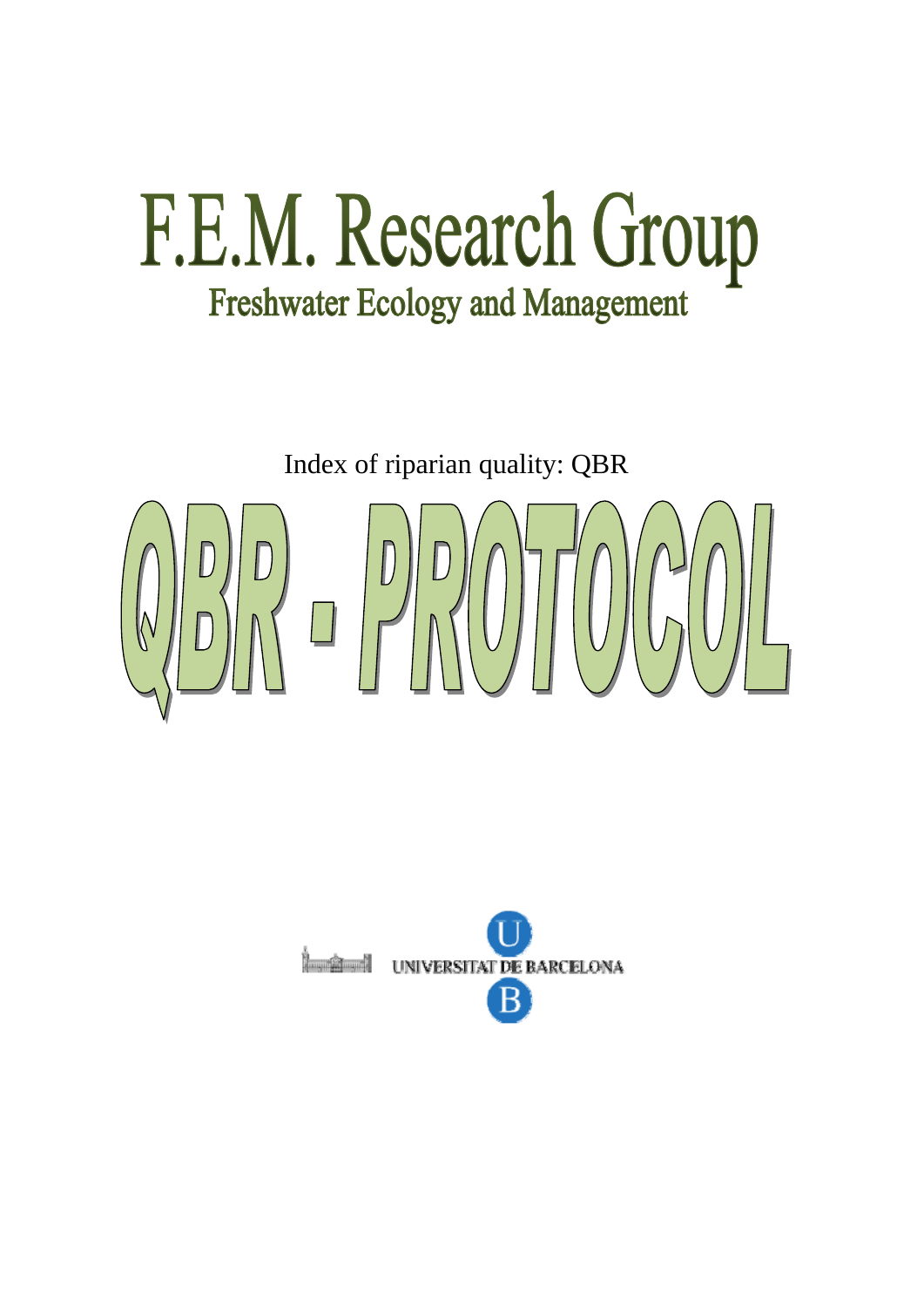Notes to be taken in consideration previously to the index use

|                         | <b>Steps to be followed</b>                                                                                                                                                                                                                                                                                                                                                                                    | <b>Notes</b>                                                                                                                                                                                                                                                                                                                            |
|-------------------------|----------------------------------------------------------------------------------------------------------------------------------------------------------------------------------------------------------------------------------------------------------------------------------------------------------------------------------------------------------------------------------------------------------------|-----------------------------------------------------------------------------------------------------------------------------------------------------------------------------------------------------------------------------------------------------------------------------------------------------------------------------------------|
| 1                       | Selection of the observation area<br>All the potential area of development of the riparian<br>habitat should be considered in order to calculate the<br>QBR index. The main channel and the riparian areas<br>should be diferentiated (see the drawing in the field<br>data sheet).                                                                                                                            | Channel. Area flooded at least every two years.<br>Is the channel zone until the bankfull<br>Riparian area. From the bankfull until the area<br>flooded at least once every 100 years. Includes<br>fluvial terraces.                                                                                                                    |
| $\overline{2}$          | Every part is analized independently<br>The QBR is a summation index of four parts. Each<br>part is calculated independently and the individual<br>score of each part can not be either negative or<br>higher than 25.                                                                                                                                                                                         |                                                                                                                                                                                                                                                                                                                                         |
| $\mathbf{3}$            | <b>Calculating each part</b><br>Each part has 4 mean options. Only one of this could<br>be selected begining from the upper high scoring.<br>The inital score obtained can be modified according<br>to the positive or negative scoring of the conditions<br>indicated below of each part. Every condition can be<br>considered (one condition cannot exclude another<br>even when they are of different sign) | Select only one of the four main conditions.<br>If the final score is higher than 25 this<br>maximum value should be retained. Negative<br>scores are not possible and in this case a nul<br>record will be scored.<br>Both rivers margins should be considered as a<br>unit for any condition.                                         |
| $\overline{\mathbf{4}}$ | <b>Final score</b><br>The final score is the addition of the 4 parts,<br>therefore should vary between 0 and 100.                                                                                                                                                                                                                                                                                              |                                                                                                                                                                                                                                                                                                                                         |
| 5                       | <b>Observations</b><br>Brigdes and roads crossing the river and used to gain<br>access to the sampling should not be considered to<br>calculat QBR index. If possible the QBR should be<br>analyzed upstream or downstream of those facilities.<br>Other brigdes or roads (e.g. those parallel to the<br>river) will be always considered.                                                                     | Avoid the disturbance caused by the facilities to<br>access to the river wich can be the origin of<br>lower values than the expect for all de reaches.<br>Several measures made along the same<br>sampling point are more informative of the<br>riparian status. An evaluation every 100 meters<br>is recommended for detailed studies. |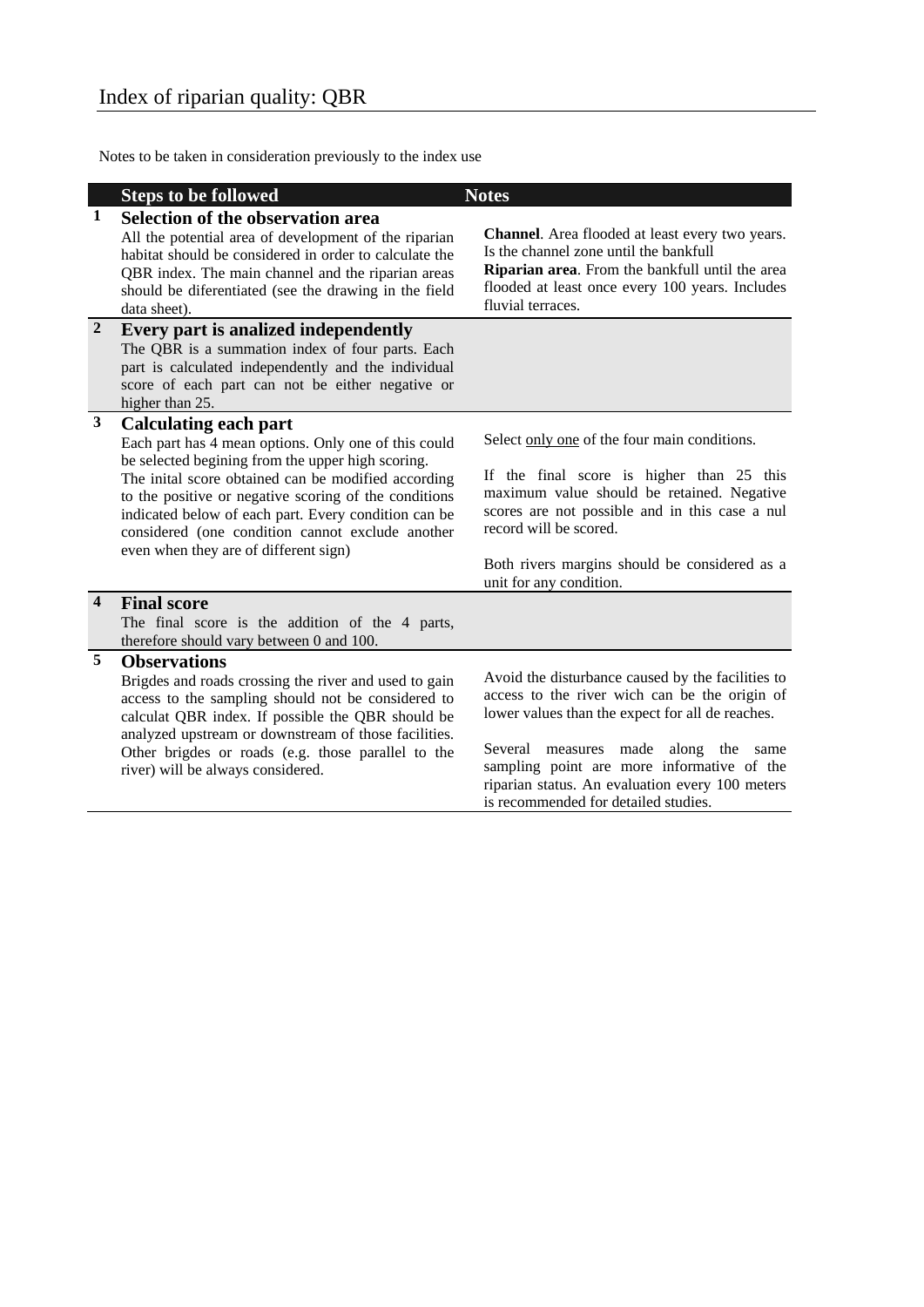Some remarks which can help in scoring each part.

| <b>PART</b>      | <b>General rules</b>                                                                                                                                                                                                                                                                                                                                                                                                                                                                                                                                                                                                                 | <b>Notes</b>                                                                                                                                                                                                                                                                                                                                                                                                                                                                                                                                                                                                                                                                                                                                                                                            |
|------------------|--------------------------------------------------------------------------------------------------------------------------------------------------------------------------------------------------------------------------------------------------------------------------------------------------------------------------------------------------------------------------------------------------------------------------------------------------------------------------------------------------------------------------------------------------------------------------------------------------------------------------------------|---------------------------------------------------------------------------------------------------------------------------------------------------------------------------------------------------------------------------------------------------------------------------------------------------------------------------------------------------------------------------------------------------------------------------------------------------------------------------------------------------------------------------------------------------------------------------------------------------------------------------------------------------------------------------------------------------------------------------------------------------------------------------------------------------------|
|                  | <b>Total riparian cover</b>                                                                                                                                                                                                                                                                                                                                                                                                                                                                                                                                                                                                          |                                                                                                                                                                                                                                                                                                                                                                                                                                                                                                                                                                                                                                                                                                                                                                                                         |
|                  | The % of cover of any kind of plants except the<br>annuals, is measured. Both river banks are<br>considered.                                                                                                                                                                                                                                                                                                                                                                                                                                                                                                                         | The vegetation structure is not considered here<br>(see the following part), only the total cover.<br>The role of vegetation as key element of the<br>riparian ecosystem is here emphasized.                                                                                                                                                                                                                                                                                                                                                                                                                                                                                                                                                                                                            |
|                  | The connectivy between the riparian area and the<br>terrestial forest ecosystem is a very important<br>atribute, consider it carefully.                                                                                                                                                                                                                                                                                                                                                                                                                                                                                              | The roads or paths without concrete of less than<br>4 meters are not considered as elements that<br>threat connectivity.                                                                                                                                                                                                                                                                                                                                                                                                                                                                                                                                                                                                                                                                                |
| $\overline{2}$   | <b>Cover structure</b><br>Score depends on the % of cover due to the<br>forest and, if trees are absent, the shrubs and<br>other low lying vegetation are considered. Both<br>margins should be taken into account.<br>Linear arrangements (mostly plantations) or<br>disconnected patches may lower the initial value,<br>while helophytes in the channel or the presence<br>of shrubs below the forest increase the score.                                                                                                                                                                                                         | The main objective of this part is to measure the<br>complexity of the system that can favourize the<br>biodiversity of the riparian habitat both in<br>animals and plants.                                                                                                                                                                                                                                                                                                                                                                                                                                                                                                                                                                                                                             |
| 3                | <b>Cover quality</b><br>The geomorphological type of the stream section<br>should be first stablished. This is made using the<br>reverse side of the QBR field data sheet.<br>The number of species of nature riparian trees<br>should be counted and the initial score will<br>depend<br>from<br>this<br>the<br>number<br>and<br>geomorphological type (1 to 3).<br>Tunnel disposition of trees increase the score<br>depending on its cover percentage, as well as the<br>gallery structure of vegetation. Gallery is defined<br>in this case as a succesion of different species<br>from the bankfull to the upper riparian area. | To stablish the geomorphological type we<br>should use the reverse side. Using the drawing<br>provided, we will mark the score of the left and<br>right margins according to its form and slope.<br>Final geomorphological score is the sum of both<br>margins modified negatively by the presence of<br>geomorphological structures that appear in low<br>gradient streams, like islands, or positively by<br>the presence of hard substrates in which the<br>vegetation can not root. The final score is used<br>to stablish the geomorphological type (from 1 to<br>3) that should be used in the cover quality<br>evaluation.<br>A list of the species considered as allocthonous<br>in the study area is provided in the reverse side<br>of the QBR sheet. These species penalize in the<br>index. |
| $\boldsymbol{4}$ | <b>River channel naturalness</b><br>The morphological changes produced in the<br>alluvial terraces, including the channel reduction<br>due to agricultural activities lower the score. The<br>elimination of meandeers and river linearization<br>is also considered.<br>Concrete structures along the riparian habitat are<br>strongly negative marked, while only some<br>penalization is made if small concrete structures<br>(like weirs or walls) are present.                                                                                                                                                                  | The bridges and small disturbances or ways<br>used to gain access to the river are not<br>considered.                                                                                                                                                                                                                                                                                                                                                                                                                                                                                                                                                                                                                                                                                                   |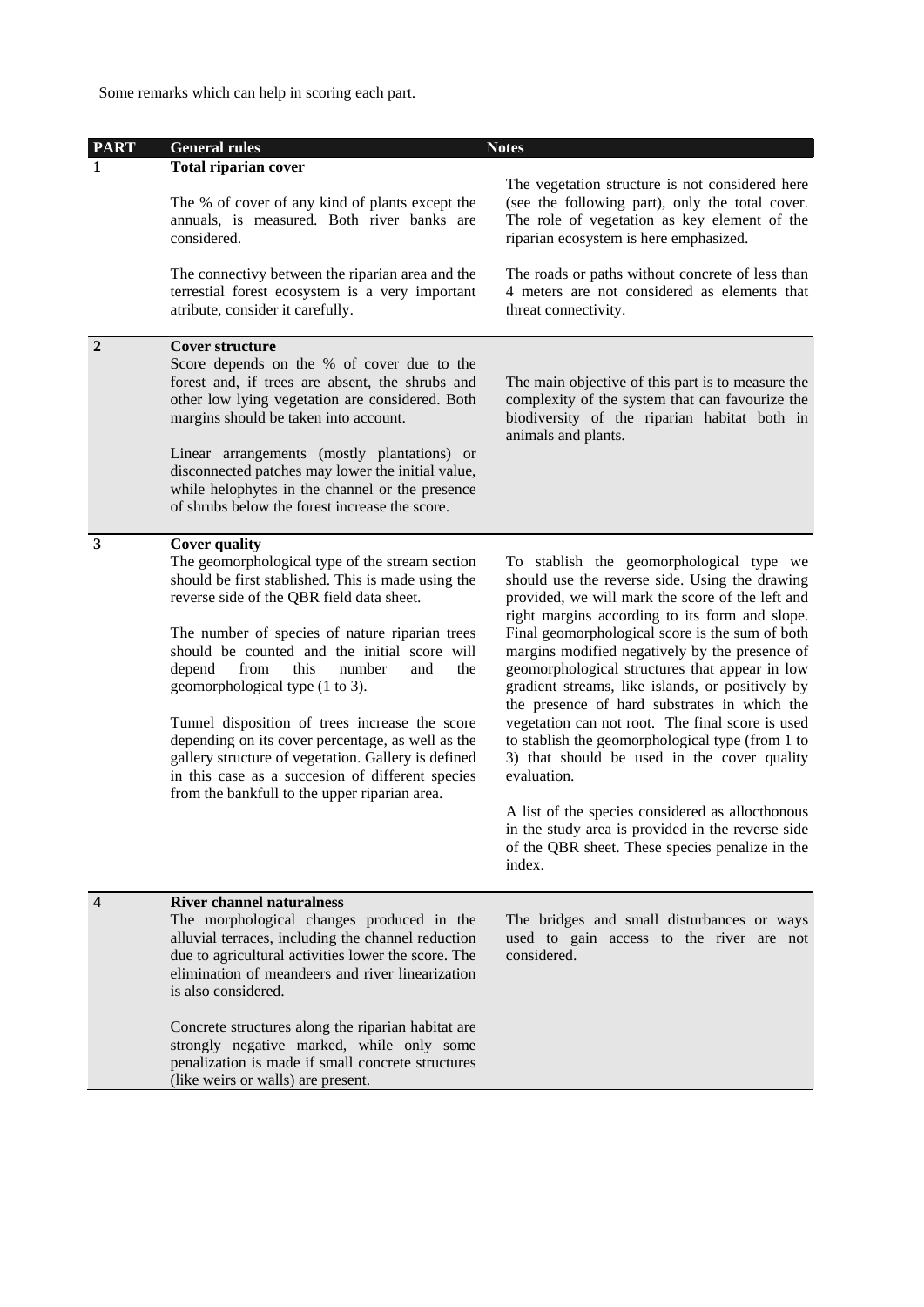Quality ranges according to QBR,

| RIPARIAN HABITAT QUALITY LEVEL        | OBR       | <b>COLOUR</b> |
|---------------------------------------|-----------|---------------|
| Riparian habitat in natural condition | $\geq 95$ | Blue          |
| Some disturbance, good quality        | 75-90     | Green         |
| Disturbance important, fair quality   | 55-70     | Yellow        |
| Strong alteration, bad quality        | $30 - 50$ | Orange        |
| Extreme degradation, very bad quality | $\leq$ 25 | Red           |

Further information about the index can be found at:

Munné, A.; Solà, C. & Prat, N. (1998). *QBR: Un índice rápido para la evaluación de la calidad de los ecosistemas de ribera.* Tecnología del Agua, 175: 20-37.

Munné, A.; Solà, C.; Rieradevall, M. & Prat, N. (1998). *Índex QBR. Mètode per a l'avaluació de la qualitat dels ecosistemes de ribera.* Estudis de la Qualitat Ecològica dels Rius (4). Diputació de Barcelona. Àrea de Medi Ambient.

Mª Luisa Suárez, Mª Rosario Vidal-Abarca, Mª del Mar Sánchez-Montoya, Javier Alba-Tercedor, Maruxa Álvarez, Juan Avilés, Núria Bonada, Jesús Casas, Pablo Jáimez-Cuéllar, Antoni Munné, Isabel Pardo, Narcís Prat, Maria Rieradevall, Mª Jacoba Salinas, Manuel Toro & Soledad Vivas. (2004). *Las riberas de los ríos mediterráneos y su calidad: el uso del índice QBR.* Limnetica, 21 (3-4): 35-64 (2002)

Colwell, Stephanie R.; Hix, David M. (2008). *Adaptation of the QBR index for use in riparian forests of central Ohio*. In: Jacobs, Douglass F.; Michler, Charles H., eds. 2008. Proceedings, 16th Central Hardwood Forest Conference; 2008 April 8-9; West Lafayette, IN. Gen. Tech. Rep. NRS-P-24. Newtown Square, PA: U.S. Department of Agriculture, Forest Service, Northern Research Station: 331-340.

Acosta, R.; Ríos, B.; Rieradevall, M. & Prat, N. (2009). *Propuesta de un protocolo de evaluación de la calidad ecológica de ríos andinos (CERA) y su aplicación a dos cuencas en Ecuador y Perú*. Limnetica, 28 (1): 35-64.

Eva Ivits, Michael Cherleta, Wolfgang Mehla & Stefan Sommera. (2009). *Estimating the ecological status and change of riparian zones in Andalusia assessed by multi-temporal AVHHR datasets*. Ecological Indicators 9: 422 – 431.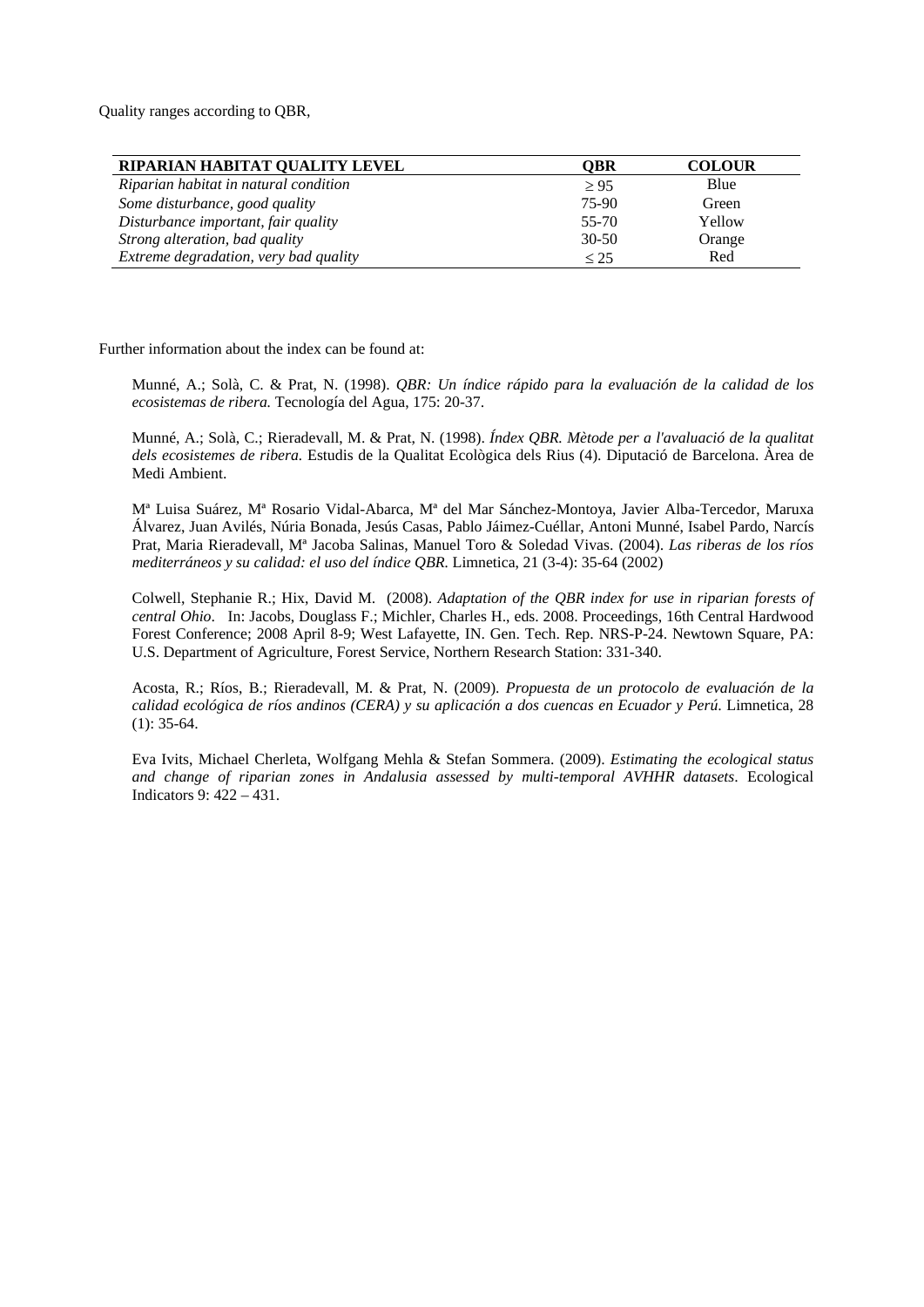



### **Score of each part cannot be negative or exceed 25** Observant

#### **Total riparian cover Part 1 score**

| Score           |                                                                       |              |
|-----------------|-----------------------------------------------------------------------|--------------|
| 25              | $> 80$ % of riparian cover (excluding annual plants)                  |              |
| 10              | 50-80 % of riparian cover                                             |              |
| 5               | 10-50 % of riparian cover                                             |              |
|                 | $<$ 10 % of riparian cover                                            |              |
| $+10$           | if connectivity between the riparian forest and the woodland is total |              |
| $+5$            | if the connectivity is higher than 50%                                |              |
| $-5$            | connectivity between 25 and 50%                                       |              |
| $-10$           | connectivity lower than 25%                                           |              |
| Cover structure |                                                                       | Part 2 score |

| Score        |                                                                             |  |
|--------------|-----------------------------------------------------------------------------|--|
| 25           | $> 75$ % of tree cover                                                      |  |
| 10           | 50-75 % of tree cover or 25-50 % tree cover but 25 % covered by shrubs      |  |
| 5            | tree cover lower than 50 % but shrub cover at least between 10 and 25 %     |  |
| $\mathbf{0}$ | less than 10% of either tree or shrub cover                                 |  |
| $+10$        | at least 50 % of the channel has helophytes or shrubs                       |  |
| $+5$         | if 25-50 % of the channel has helophytes or shrubs                          |  |
| $+5$         | if trees and shrubs are in the same patches                                 |  |
| $-5$         | if trees are regularly distributed but shrubland is $> 50\%$                |  |
| $-5$         | if trees and shrubs are distributed in separate patches, without continuity |  |
| $-10$        | trees distributed regularly, and shrubland $< 50\%$                         |  |

| <b>Cover quality</b> (the geomorphological type should be first determined*) |                                                                   |          | Part 3 score   |         |              |
|------------------------------------------------------------------------------|-------------------------------------------------------------------|----------|----------------|---------|--------------|
| Score                                                                        |                                                                   | Type 1   | Type 2         | Type 3  |              |
| 25                                                                           | number of native tree species:                                    | >1       | >2             | >3      |              |
| 10                                                                           | number of native tree species:                                    |          | $\mathfrak{D}$ | 3       |              |
| $\overline{5}$                                                               | number of native tree species:                                    | $\Omega$ |                | $1 - 2$ |              |
| $\mathbf{0}$                                                                 | absence of native trees                                           |          |                |         |              |
| $+10$                                                                        | if the tree community is continuous along the river and covers at |          |                |         |              |
|                                                                              | least 75% of the edge riparian area                               |          |                |         |              |
| $+5$                                                                         | the tree community is nearly continuous and cover at least 50% of |          |                |         |              |
|                                                                              | the riparian area                                                 |          |                |         |              |
| $+5$                                                                         | if the riparian community is structured in gallery                |          |                |         |              |
| $+5$                                                                         | when the number of shrub species is:                              | > 2      | $>$ 3          | >4      |              |
| $-5$                                                                         | if there are some man-made buildings in the riparian area         |          |                |         |              |
| $-5$                                                                         | is there is some isolated species of non-native trees**           |          |                |         |              |
| $-10$                                                                        | presence of communities of non-native trees                       |          |                |         |              |
| $-10$                                                                        | presence of garbage                                               |          |                |         |              |
| <b>Channel alteration</b>                                                    |                                                                   |          |                |         | Part 4 score |
| S <sub>20000</sub>                                                           |                                                                   |          |                |         |              |

| Score        |                                                                      |  |
|--------------|----------------------------------------------------------------------|--|
| 25           | unmodified river channel                                             |  |
| 10           | fluvial terraces modified, constraining the river channel            |  |
|              | channel modified by discontinuous rigid structures along the margins |  |
| $\mathbf{0}$ | totally channelized river                                            |  |
| $-10$        | river bed with rigid structures (e.g wells)                          |  |
| $-10$        | transverse structures into the channel (e.g weirs)                   |  |

**Final score** (sum of level scores)

Data